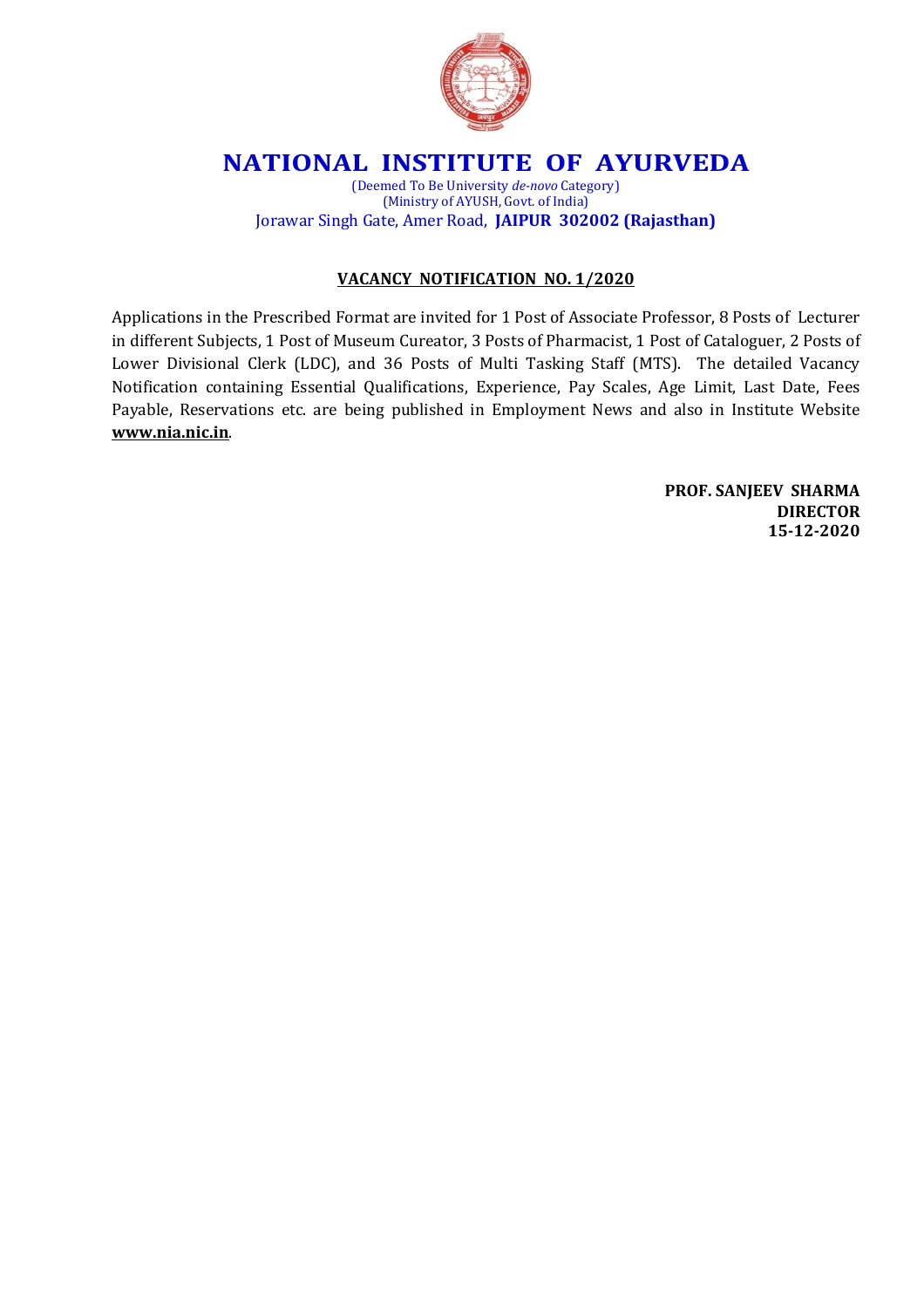

## **NATIONAL INSTITUTE OF AYURVEDA**

(Deemed To Be University Under *de-novo* Category) (Ministry of AYUSH, Govt. of India) Jorawar Singh Gate, Amer Road, **JAIPUR 302002 (Rajasthan)**

#### **VACANCY NOTIFICATION NO. 1/2020**

Applications, in the Prescribed Format, are invited for the following Posts to be filled by Direct Recruitment. Eligible Applicants applying may read the Details of the Posts and the Important Information given below and apply accordingly in the Format given hereunder:

#### **1. ASSOCIATE PROFESSOR (KAYACHIKITSA): 1 POST RESERVED FOR SC**

- 1. Post-Graduate Degree in Ayurveda in the concerned Subject recognized under IMCC Act, 1970.
- 2. 5 Years Teaching Experience out of which 3 Years in Post-Graduate Teaching in the concerned Subject or
	- 5 Years Research Experience in PB-3 (Rs. 15,600–39,100) with Grade Pay Rs. 6,600 with NPA.

OR

 10 Years of Combined Experience in Teaching as Assistant Professor/Lecturer in the concerned Subject or 10 Years Research Experience in the Pay Scale of PB-3 (Rs. 15,600–39,100) with Grade Pay of Rs. 6,600 and Grade Pay of Rs. 5,400, respectively, out of which at least 2 Years of Post-Graduate Teaching Experience/Research Experience in PB-3 (Rs. 15,600-39,100) with Grade Pay of Rs. 6,600.

3. Minimum 3 Research Publications indexed in Index Medicus or National Journals.

Pay Scale: Pay Level-12, Pay Matrix Rs. 78,800-2,09,200 + NPA admissible as per Central Government Rules.

Age Limit: Not exceeding 50 Years as on the Closing Date for receipt of Applications

#### **2. LECTURER: 8 POSTS: 1 Post each in**

Dravya Guna(UR), Kaumar Bhrityia(OBC), Kriya Sharir(UR), Panchakarma(UR), Prasuti Tantra(UR), Rasa Shastra(OBC) and Swasth Vritta(SC) and Dravya Guna(PH – One Leg). Essential Qualification: Post-Graduate Degree in Ayurveda in the concerned Subject recognised under IMCC Act 1970.

Desirable: 1. Publication and Experience in Research. 2. Working Knowledge of Computers. Pay Scale: Pay Level 10. Rs. 56,100-1,77,500.

Maximum Age: 40 Years as on the Closing Date of receipt of Applications.

#### **3. MUSEUM CURATOR: 1 POST: UN-RESERVED**

Essential Qualification: B.Sc. in Botany with 2 Years relevant experience. Pay Scale: Pay Level – 6. Rs. 35400-112400 Maximum Age: 35 Years as on the Closing Date of Receipt of Applications.

#### **4. PHARMACIST: 3 POSTS : 2 GEN, 1 OBC**

Essential Qualification:

- 1. Pass in 12th Standard from a Central/State Board of Education.
- 2. Diploma in AYUSH Nursing & Pharmacy of not less than 3 years duration including internship from a recognized University OR B. Pharma (Ayurveda) from a recognized University.

Pay Scale: Pay Level – 5. Rs. 29200-92300 Maximum Age: 30 Years as on the Closing Date of Receipt of Applications.

#### **5. CATALOGUER: 1 POST GEN**

Essential Qualification:

- 1. SSC From a recognized State Board of Education.
- 2. Diploma in Library Science of One Year from a University.

Pay Scale: Pay Level – 4. Rs. 25500-81100

Maximum Age: 30 Years as on the Closing Date of Receipt of Applications.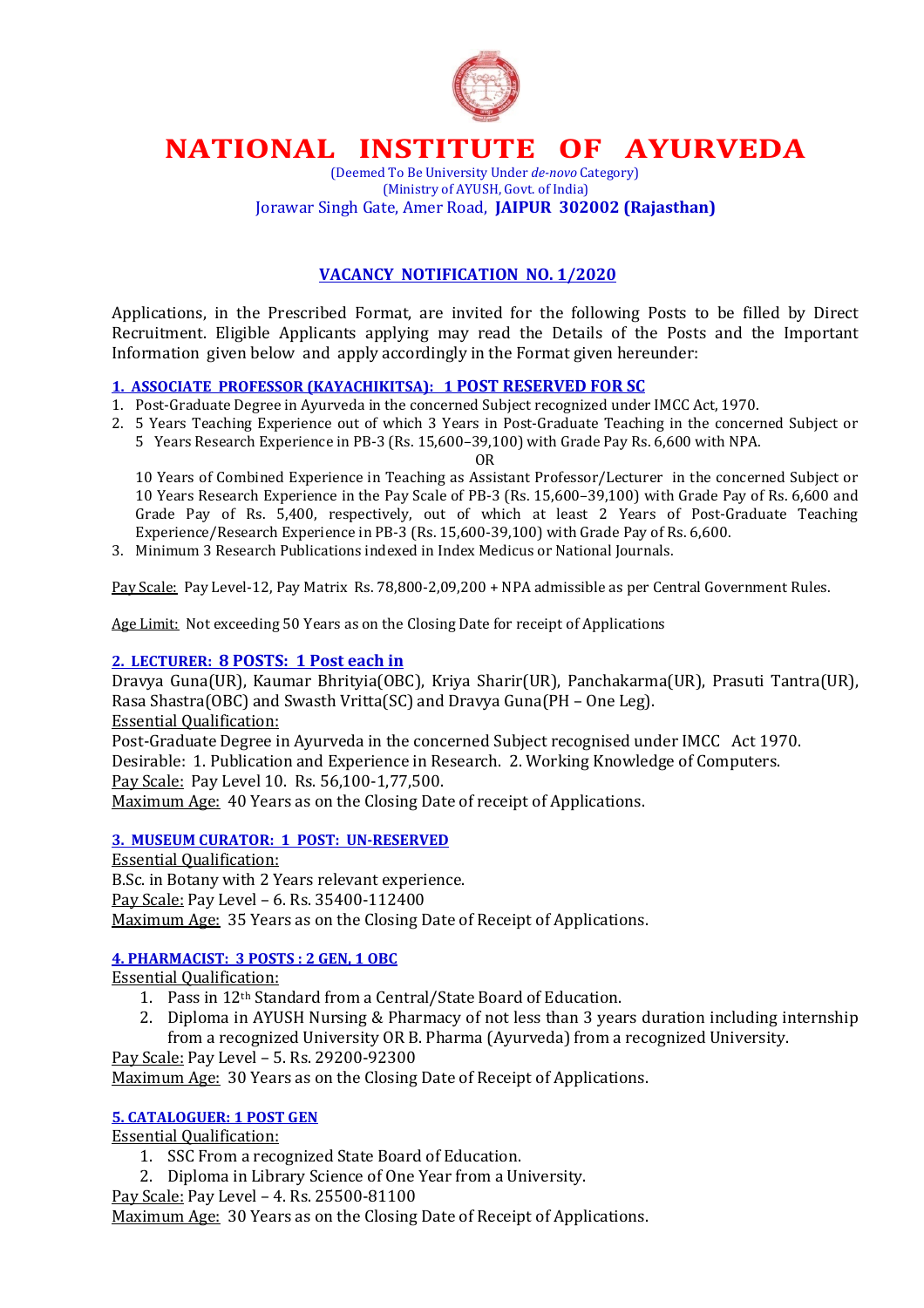#### **6. LOWER DIVISION CLERK (LDC): 2 POSTS: 1 GEN, 1 OBC**

Essential Qualification:

- 1. Pass in 12th Standard from a Central/State Board of Education.
- 2. Typing Speed of 35 Words per Minute in English /30 Words per Minute in Hindi correspond to 10500 KDPH/9000 KDPH respectively on an average of 5 Key Depressions for each word on Computer.

Pay Scale: Pay Level – 2. Rs. 19900-63200 Maximum Age: 27 Years as on the Closing Date of Receipt of Applications.

#### **7. MULTI TASKING STAFF (MTS): 36 POSTS: 24 GEN, 4 OBC, 3 EWS, 3 EX-SERVICEMEN, 2 PH (1 ONE LEG AND 1 HEARING IMPAIRED),**

Essential Qualification:

Pass in 10<sup>th</sup> Standard from a Central/State Board of Education. Pay Scale: Pay Level – 1. Rs. 18000-56900 Maximum Age: 25 Years as on the Closing Date of Receipt of Applications.  **\_\_\_**

#### **IMPORTANT INFORMATION & INSTRUCTION**

- 1. The candidate must be a Citizen of India.<br>2. Posts of Lecturer in Drayya Guna(PH
- 2. Posts of Lecturer in Dravya Guna(PH-One Leg), Dravya Guna(UR), Prasuti Tantra(UR) and Rasa Shastra(OBC) are subject to outcome of Court Cases.
- 3. The Caste/EWS Certificate should be in the manner and Form prescribed by the Government of India.
- Self-Attested Photocopies of Proof of Date of Birth, Caste/EWS, Educational Qualification, Experience etc. must be enclosed with the Application failing which the Applicaton will be straightway rejected.<br>5. The details of all Research Publications (indexed in index medicus, international/national
- 5. The details of all Research Publications (indexed in index medicus, international/national journals, peer-reviewed etc.), for the Teaching Posts should be clearly mentioned in a separate sheet of paper with proof. Please also attach Copies of Certificates of Conferences/Seminars/Workshops/ CMEs/ ROTPs attended, Key Note/Lead Speeches deivered, Participation as Resource Person etc.
- 6. 1 Passport Size Self-Attested Photo should be pasted at the Upper Right Hand Corner of the Application Form.
- 7. 1 same Photo(wihtout Attestation) should be stappled in the Application Form for further use.
- 8. The Address for Communication should be clearly and legibly written in CAPITAL LETTERS with PIN CODE, E-Mail, Mobile No. etc.
- 9. The Upper Age Limit prescribed for the Posts shall be relaxed by 5 Years in the case of Applicants belonging to SC, ST, 3 Years for OBC, 10 Years for Physically Handicapped and for Ex Servicemen as per provisions laid down by Govt. Of India. However, the Upper Age Limit prescribed is not applicable to regular employees of NIA for all the Posts except for the Posts of Assocaite Professor for which Relaxation of 5 Years is specifically provided for internal candidates of NIA in the Recrutiment Rules.
- 10. The crucial date for determining the Age Limit for all Applicants will be the Closing Date of Applications which is **70th Day** of Date of Publication of this Vacancy Notification in Employment News (Excluding the Day of Publication).
- 11. The Pay Scales in NIA carry usual Allowances admissible as per Central Government Rules and applicable to the Institute.
- 12. New Pension Scheme of Government of India is applicable in the Institute.<br>13. Applicants already in Govt. Service must send their Applications Through I
- 13. Applicants already in Govt. Service must send their Applications Through Proper Channel. However an Advance Copy may be sent which must reach by the Closing Date.
- 14. For Shortlisting Candidates for Interview and/or Selection, Objective-Type Screening Tests will be conducted for all the above Posts(except for the Posts of Associate Professor) depending upon the number of Applications for the Posts. The Syllabus, Duration of the Test, Total Marks, Criteria for Award of Marks and any other information for the Screening Tests will be posted on the Website of the Institute.
- 15. The following Application Fee is to be paid for each Post by Demand Draft only, in favour of **'Director, National Institute of Ayurveda, Jaipur'** : **Associate Professor :** Rs. 4000/- for SC; **Lecturer :** Rs. 3500/- for General & OBC and Rs. 3000/- for EWS, SC & ST; **Pharmacist, Museum Cureter, Cataloger, Lower Divisional Clerk & MTS:** Rs. 2000/- for General & OBC and Rs. 1800/- for EWS, SC,& ST Applicants. However, no Fee is payable by Physically Handicapped and Ex-Servicemen Applicants.
- 16. The Closing Date for Receipt of Applications for all Applicants, except for the Applicants mentioned in Point No. 17 below, is **60 Days** from the Date of Publication of this Notification in Employment News (Excluding the Day of Publication).
- 17. The Closing Date for Receipt of Applications for the Applicants belonging to Assam, Meghalaya, Arunachal Pradesh, Mizoram, Manipur, Nagaland, Tripura, Sikkim, Ladakh Division of J&K State, Spiti District and Pangi Sub-Division of Himachal Pradesh, Andaman & Nicobar Islands Lakshadweep is **70 Days** from the Date of Publication in Employment News.(Excluding the Day of Publication).
- 18. The Filled Application, affixed with 2 recent Passport Size Photographs, the Demand Draft of Fees, Self-attested copies of all the relevant Certificates/Documents etc. should reach the **Director, National Institute of Ayurveda, Jorawar Singh Gate, Amer Road, Jaipur 302002** by the Closing Date.
- 19. The Institute will not be responsible for any delay in receipt of any Application. Applications received after the Last Date or Applications incomplete in any respect will be summarily rejected without any intimation.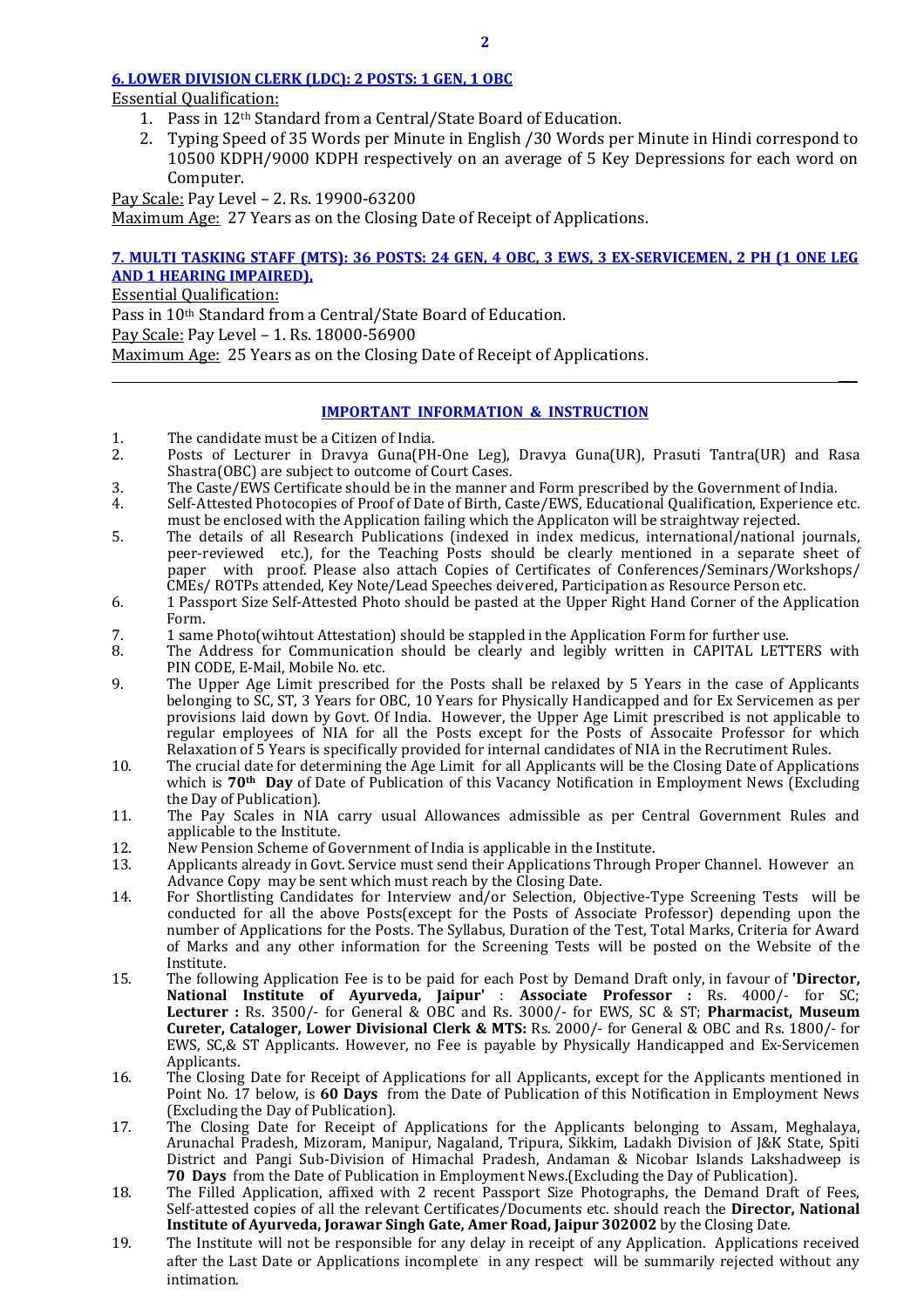- 20. Applications will not be accepted by E-Mail or Fax. No enquiry will be entertained over Phone, or E-Mail or Fax. Canvassing in any manner will disqualify the candidate.
- 21. Director reserves the right to increase or decrease the number of vacancies, to withdraw the vacancy of any or all the Posts and to reject any or all applications without assigning any reason thereof,
- whatsoever.<br>22. Director rese Director reserves the right to make any criteria for selection, amendment, cancellation or changes pertaining to this Vacancy Notification in whole or part thereof without assigning any reason thereof, whatsoever.
- 23. Any corrigendum, amendment, order etc. regarding this Vacancy Notification will be displayed only in the Website of the Institute and will not be published in Employment News or Newspapers.
- 24. Applicants are advised to access the Website of the Institute frequently for any further information relating to this Vacancy Notification.

**PROF. SANJEEV SHARMA DIRECTOR 15-12-2020**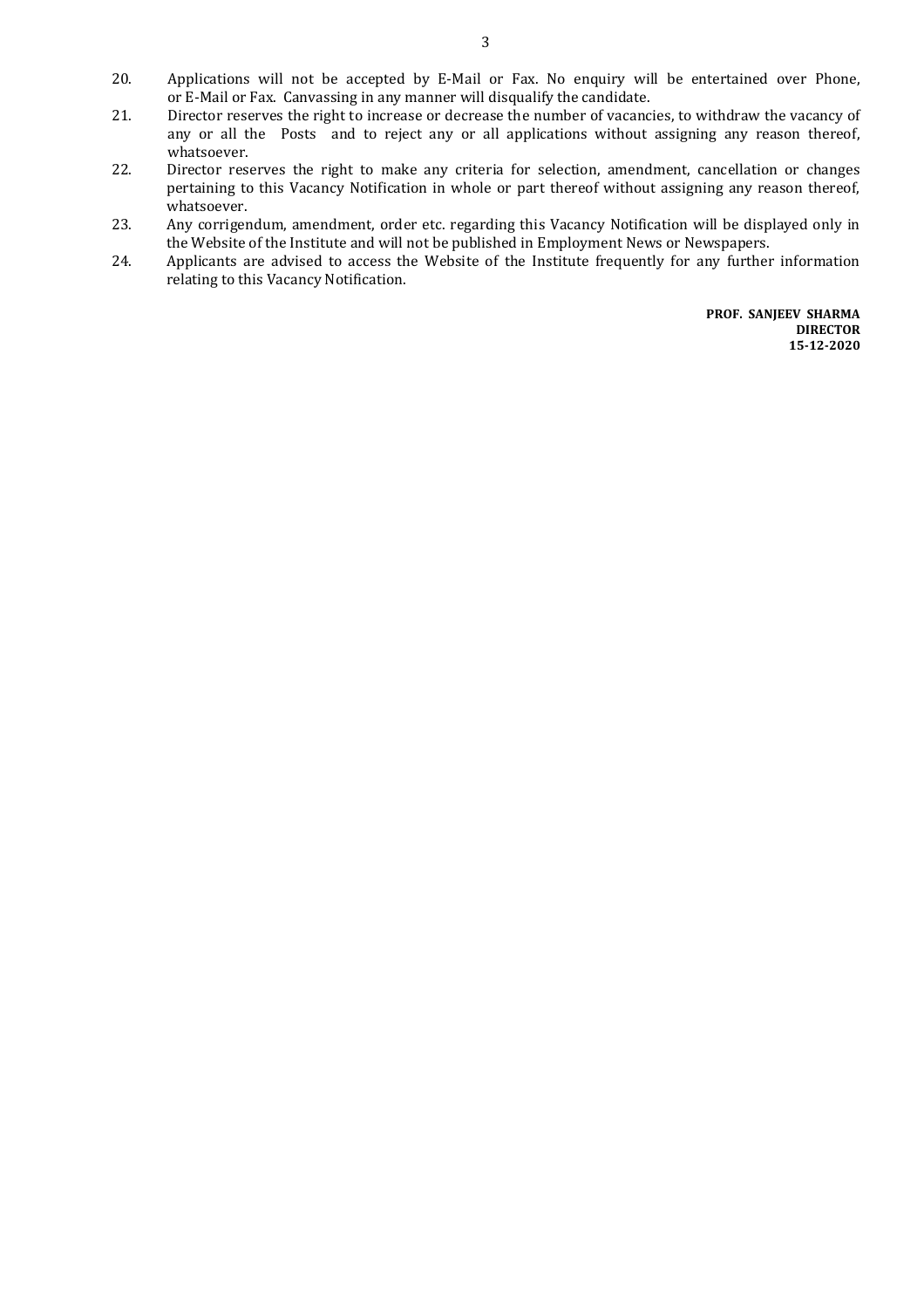# राष्ट्रीय आयुर्वेद संस्थान NATIONAL INSTITUTE OF AYURVEDA

|                                                                                                                                                                                     | एक अन्य फोटो यहा<br>स्टेपल करे। | रिक्ति विज्ञापन संख्या 1/2020<br><b>VACANCY NOTIFICATION NO. 1/2020</b><br><b>APPLICATION FORMAT</b> |  |  | Self-Attested<br>Latest Photo<br>अभ्यर्थी द्वारा<br>प्रमाणित नवीनतम<br>फोटो                                      |  |                |
|-------------------------------------------------------------------------------------------------------------------------------------------------------------------------------------|---------------------------------|------------------------------------------------------------------------------------------------------|--|--|------------------------------------------------------------------------------------------------------------------|--|----------------|
| पद जिसके लिए आवेदन किया                                                                                                                                                             |                                 |                                                                                                      |  |  |                                                                                                                  |  | Category/वर्गः |
|                                                                                                                                                                                     |                                 |                                                                                                      |  |  |                                                                                                                  |  |                |
| पूरा नाम<br>पिता/पति का नाम                                                                                                                                                         |                                 |                                                                                                      |  |  |                                                                                                                  |  |                |
| माता का नाम<br>4. Date of Birth and Age as on the Crucial Date for the Post ___________________<br>जन्म तिथि एवं पद हेतू महत्त्वपूर्ण तिथि को आयु<br>पत्राचार के लिए पता मय पिन कोड |                                 |                                                                                                      |  |  |                                                                                                                  |  |                |
|                                                                                                                                                                                     |                                 |                                                                                                      |  |  |                                                                                                                  |  |                |
|                                                                                                                                                                                     |                                 | टेलीफोन नं., मोबाईल नं., ई-मेल                                                                       |  |  | Telephone No., Mobile No., E-Mail: \\contact \\contact \\contact \\contact \\contact \\contact \\contact \\conta |  |                |

### 6. Category(General/EWS/SC/ST/OBC/Phy. Handicapped/ भारत—सरकार के सेवाधीन)

#### 7. Educational Qualification/शैक्षणिक योग्यता

| <b>Examinations</b><br><b>Passed</b><br>उत्तीर्ण परीक्षा | University/Board/Institution<br>विश्वविद्यालय/विद्यालय परिषद/संस्थान | <b>Year of</b><br>Passing<br>उत्तीर्ण करने<br>का वर्ष | <b>Subjects</b><br>विषय | Division/Percentage<br>श्रेणी/अंक प्रतिशत |
|----------------------------------------------------------|----------------------------------------------------------------------|-------------------------------------------------------|-------------------------|-------------------------------------------|
|                                                          |                                                                      |                                                       |                         |                                           |
|                                                          |                                                                      |                                                       |                         |                                           |
|                                                          |                                                                      |                                                       |                         |                                           |
|                                                          |                                                                      |                                                       |                         |                                           |
|                                                          |                                                                      |                                                       |                         |                                           |